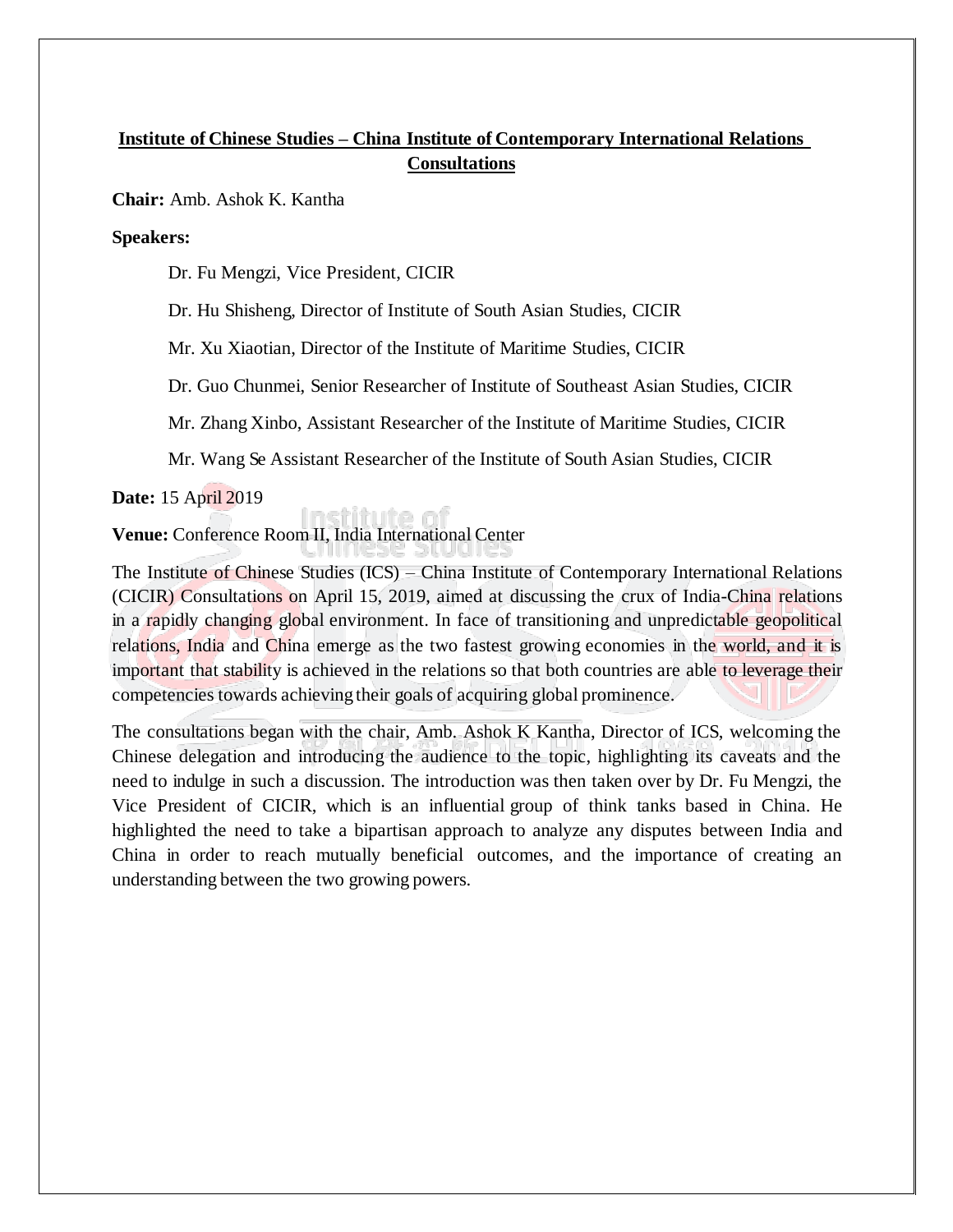#### **Session on India-China Cooperation and Connectivity: Maritime Dimension**

The conference began with a session on India-China Cooperation and Connectivity, with a special focus on the Maritime Dimension. The topic was first addressed by Mr. Xu Xiaotian, Director of the Institute of Maritime Studies, CICIR and Vice Admiral Shekhar Sinha. Mr. Xu Xiaotian talked about China's views on maritime cooperation with India and the potential benefits that can be accrued to both countries if they cooperate. In recent times, both India and China have been attempting to become maritime powers and this creates a unique window of opportunity to engage in a quid pro quo and become a crucial part of the global ocean governance structure.

He reminded the audience of the establishment of a maritime cooperation dialogue mechanism between the two countries in 2014. The first round of dialogues was held in February 2016, in New Delhi, while the second round of dialogues was held in July 2018, in Beijing. This allowed for an in-depth exchange of views and ideas on the countries' concerns and needs and led to important conclusions over the exchange of science and technology, and exploration initiatives.

Mr. Xiaotian concluded his remarks by putting forth two suggestions over the possible future steps that the countries can take so as to reach more positive outcomes. The first was the strengthening of communications over maritime strategies. He emphasized the need to move on from a zero-sum game mentality towards mutual aid and development through both official and unofficial channels. His second suggestion was to promote practical cooperation between the two countries in five crucial ways:

- i. Establish common interests with regard to existing rules and jointly establish new rules over issues beyond the purview of international jurisdiction.
- ii. Strengthen naval exchanges in terms of joint patrols and exercises, and sharing of best practices.
- iii. Indulge in non-traditional security cooperation, for example in anti-piracy and search and rescue operations.
- iv. Find ways to promote multilateral cooperation over maritime issues in the Indo-Pacific region.
- v. Increase cooperation between regional and maritime governments.

Mr. Xiaotian's address was followed by Vice Admiral Shekhar Sinha, who began by recognizing the importance of the five points raised by Mr. Xiaotian in regards to building better maritime relations. However, Vice Admiral Sinha claimed that since maritime falls under an umbrella of broader bilateral relations, some points will be harder to achieve than others. He conceded the importance of the cooperation between the two nation-states, owing to the heavy reliance of both on sea links as drivers of economy and security. Vice Admiral Sinha contended that rather than waiting for official channels to open, there is a need to begin maritime cooperation between private entities. It is only by identifying citizen-centric common interests that the two countries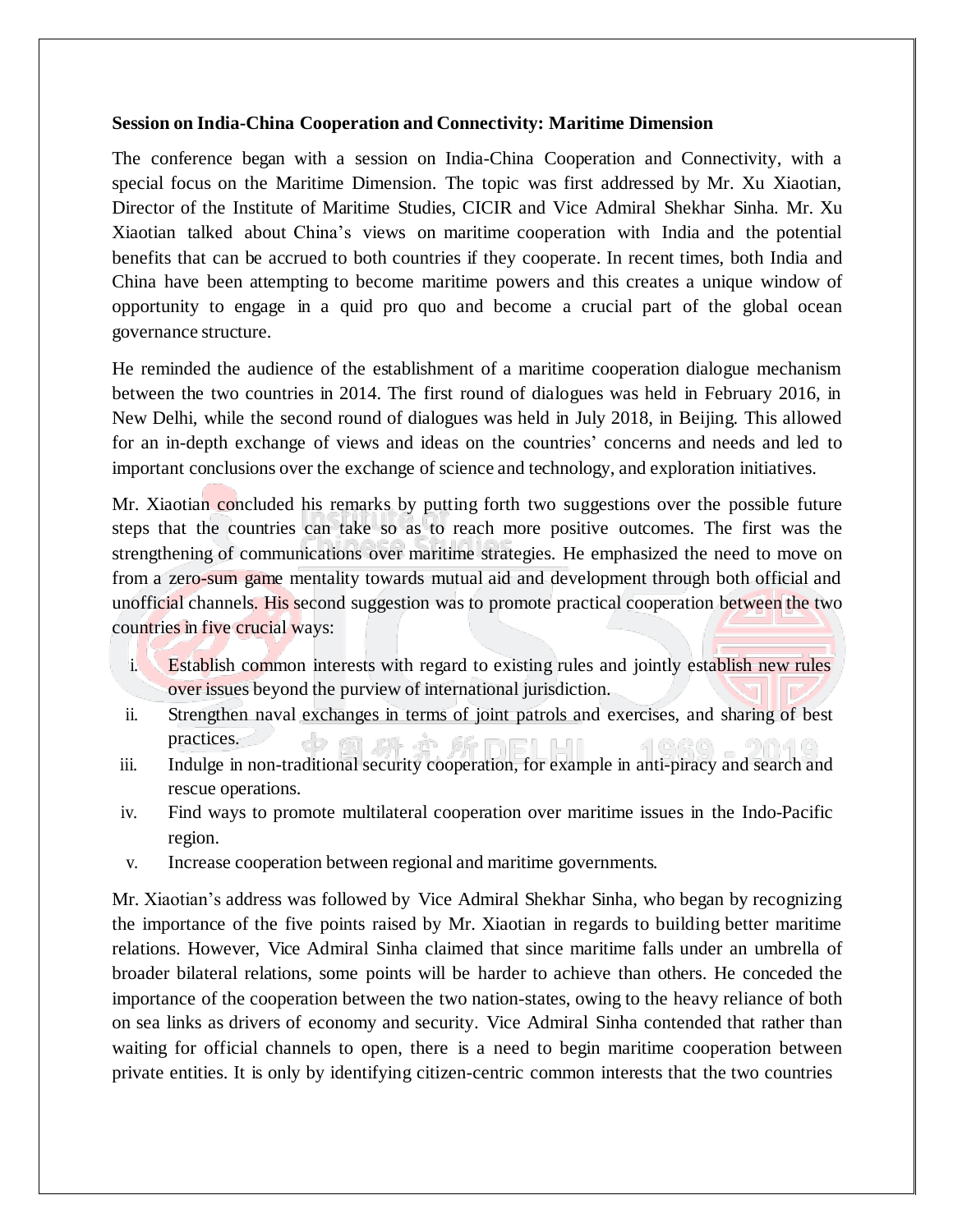can move towards establishing a balanced and mutually beneficial agreement over the management of maritime affairs.

He claimed that the starting ground and perhaps the easiest platform for the countries to establish cooperation on would be global ocean governance. The importance of the blue economy to both countries can create a space for mutual development of strategies to deal with issues such as ocean acidification, eutrophication, sustainable fishing, and plastic pollution management. Vice Admiral Sinha also emphasized on the need to find convergence between the two countries on international forums such as ASEAN and the UN Ocean Conference.

The discussion following the two speakers raised several important points. The commitment of both countries to become maritime powers warrants the diversion of resources to creating cooperation. However, both rounds of maritime cooperation dialogues in 2016 and 2018 failed to materialize into visible outcomes. So it becomes increasingly important for bilateral relations to focus on developmental cooperation.

The discussion also highlighted the need for India to learn from Chinese coastal management practices in terms of both ecological and economic returns. The discussion ultimately turned towards the crucial question of the need for confidence building mechanisms between the two countries. Taking into account the new ports being built by China in the Indian Ocean as a part of its Belt and Road initiative, it becomes imperative that the two countries are able to put aside biases and indulge in strategic discussions over ways to foster trust.

In light of the diplomatic, strategic and geopolitical connotations attached to maritime affairs, it becomes crucial that India and China are able to negotiate an outcome that is conducive to the goals of both countries, while not compromising on the strategic, economic and security concerns of either side.

*This excerpt was prepared by Vidushi R Singh, Research Intern, Institute of Chinese Studies, Delhi.*

### **Session on Indo-Pacific Debate**

The session began with the discussion on the origin of the Indo-pacific concept. The topic was first addressed by Dr. Hu Shisheng, the director of Institute of South Asian Studies, CICIR and Dr. Manoj Joshi, a distinguished Fellow of Observer Research Foundation. Dr. Hu Shisheng discussed the vision of Indo-Pacific region from a Chinese scholar's point of view while stating the critical roles of US, Japan, Indonesia  $\&$  India in the region. He highlights the change in the Theoretical writings from Indo - Pacific concept to Indo – pacific strategy, as the world has always perceived it be a strategic region while China still looks at it as the conceptual means. Dr. Hu Shisheng further specified the one target that the china thinks is being pursued by the US Administration. As stated by Peter Navarro while imposing the restrictions that "US sees the next 5 years as the final opportunity to restrict China from taking dominance and thus the restrictions on investments come at a crucial stage". China understands the targeting policies of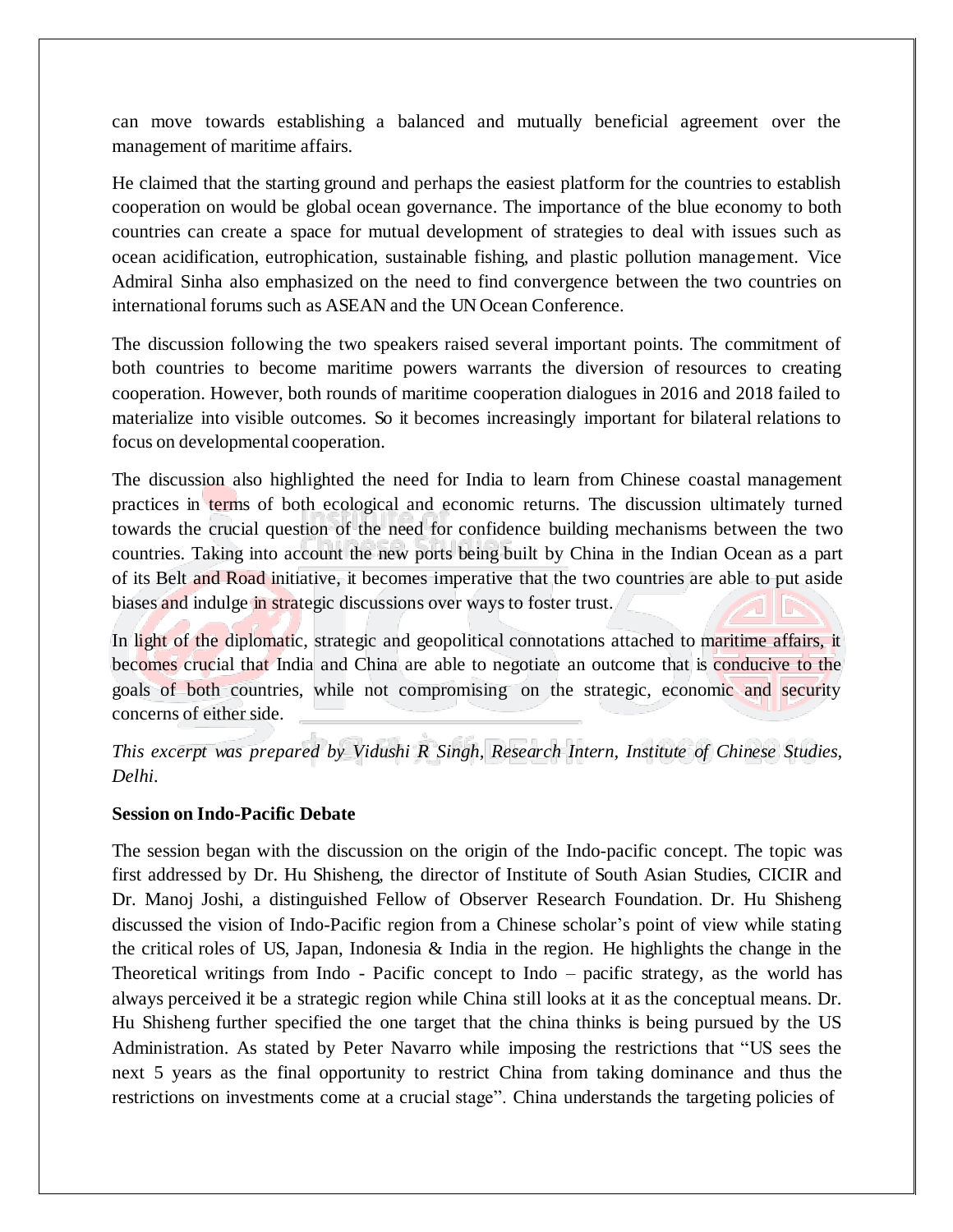US and the strategic rivalry being developed in the region trough continuous navigation by the US navy. These strategies have significant consequences as the imbalance of power takes place in the Asian region.

He further specified the approaches being implemented by the US in the process, while the first being the Defence & Military approaches. In response to the man built Islands by China on Fiery Cross Reef near the Spartly Islands that is now the site of lookout towers, military barracks and runways to handle Chinese military aircrafts, US has increased its navigation in the South China Sea by deploying more than two US navy warships in the international waters. He further states the encouragement policies being executed by US with its allies to initiate more free navigation from its partners. US also claim to make this an international issue by involving allies like United Kingdom, India, Australia and Japan. Dr. HuShisheng further highlights the developing US relations with Taiwan and japan in respect of South China Sea while forcing them to increase the defence budget. He concludes the first approach by emphasizing on the rising Defence budget & expenditure in the last few years. The second approach being the Economic means in terms of redefining and changing laws of the tributary system and targeting the Belt & Road initiative of China. US bring Japan & Australia on board for the infrastructure plans in the Indopacific region in response to the growing trade routes from China. Japan's strategic understanding of the Bay of Bengal has been seen through its continuous promotion and investment on the infrastructure projects and Big B Plan in Bay of Bengal. He also highlights the significant changes in the names of the organizations as the US military command for Asia and pacific region is now called the Indo – Pacific Command. Dr. Hu Shisheng also highlights the economic significance of Trade war as it reduces the China's resource capacity while affecting the products being traded.

Dr. Hu shisheng further expands the discussion to the three guiding principles in these approaches. The first principle being the Row based order for privacy protection from China as the China focuses on the western pacific origin and free aviation. The second being the Free  $\&$ open order being supported by China in terms of international trade. China shows its requirement of free navigation in the western pacific region as due to the development of the naval military actions by the US in presence of its allies while the similar concern is being shown by US in South China Sea.

Dr. Hu Shisheng states the four major players US, India, Australia, Japan and ASEAN (in future) that have been playing a crucial role in the Indo- Pacific Region. He highlights the competition of formulating rules and Laws that is being taking place in the region for a while. Dr. Hu Shisheng concludes by stating the initiatives of China in stabilizing relations with US & Japan while also realizing the significance of India as the only nation not abiding to the pressure from US and being rational in its decisions.

Next Dr. Manoj Joshi, a distinguished Fellow of Observer Research Foundation highlights the outplay of the Geopolitical significance asthe changing of the name from Asian-pacific to Indo –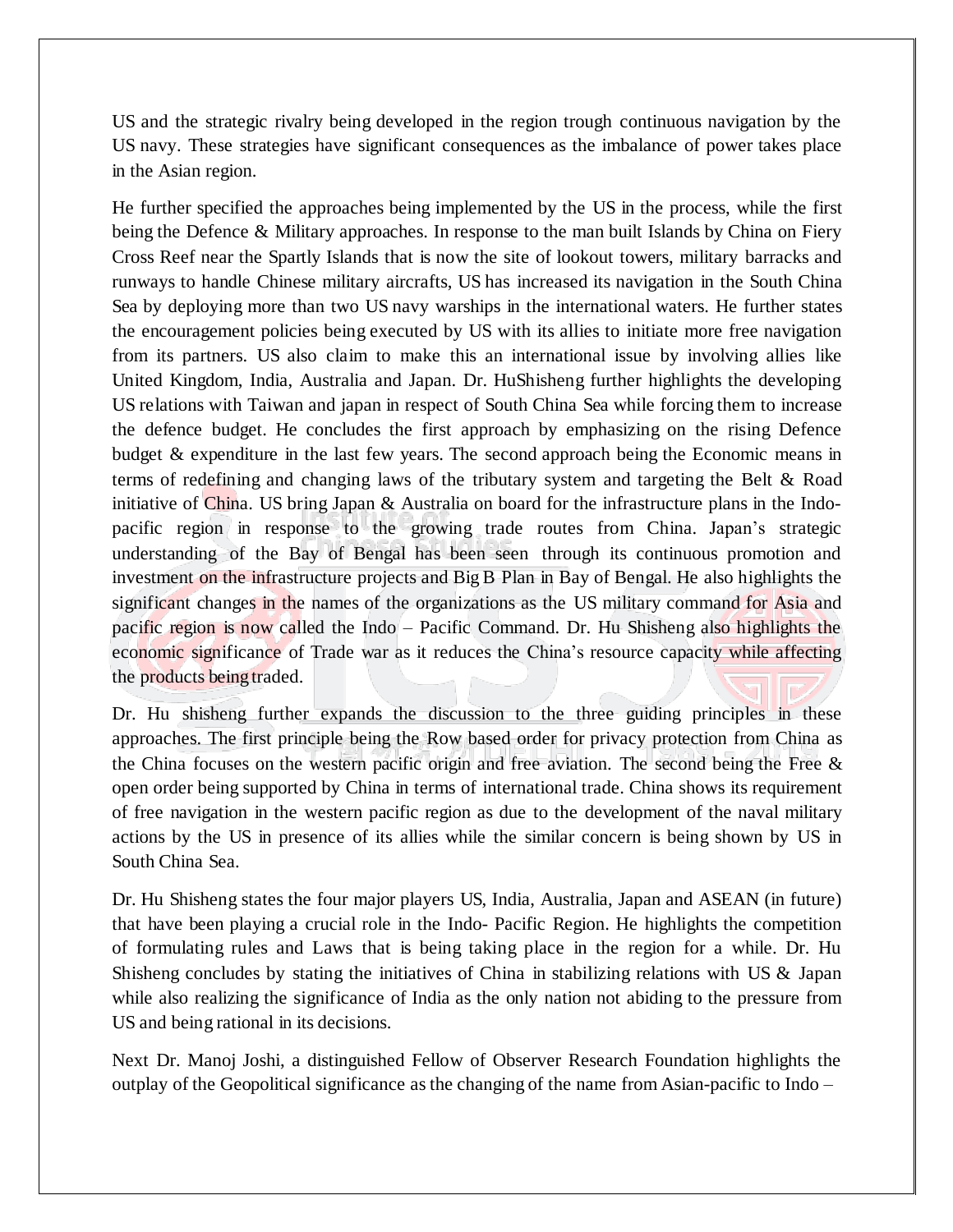pacific region takes place. He clears the rivalry in the visions from both US  $\&$  China as the China's vision of being in the middle while community of common destiny derived from the chao dynasty concept of all under the heaven. As the growth of Belt & Road Initiative by China's investment affects India as China's geo-economics activity is taking the form through Geopolitical assertion. The target countries see BRI as the way to their economic corridor, increasing investments for the infrastructure projects while also realizing the growing interdependence with China. The US seeks the vision of Free & Open Indo-pacific region followed by Japan through Build Act that states the growing investment plans to 60 billion in coordination with Japan. Manoj Joshi further highlights the role Japan in the infrastructure projects in the region as China and Japan agreed to cooperate in 50 infrastructure projects in relation to their indirect commitment to Belt and Road Initiative. The developing US naval exercises with Australia, India, Korea & Japan are seen as the strategic Principle Security Networks. He argues that the Chinese scholars dismiss the Indo-Pacific security measures as they are just means to contain china but the Chinese Military activities in the south China Sea has led to its consolidation as their major focus is on building security architecture through SCO and CICA.

The fourth vision emphasizes on the centrality of ASEAN & its significance in the Indo- Pacific region as mentioned in various summits. As the ASEAN in itself is divided in terms of the concept of Indo- pacific region as there has been no clear statement on the concept. India has clearly stated through its policies that it does not restrict the Indo-pacific region under the geographic countries or limited member groups. Dr. Manoj Joshi further states the India's claim to equal access under International Laws in the region in terms of free spaces in the sea, freedom of navigation and peaceful settlements of the disputes under the democratic rule based international order. Dr. Manoj Joshi shifts the focus to the Quad formed in 2007 highlighting the four way dialogue between US, India, Japan and Australia that took place in 2017. He states that the Quad is not a military alliance but still understands the imbalance of power in the region. He concludes by emphasizing the need of looking at the major issues in international terms instead of binary terms as the world's economic interdependency grows with Japan's involvement into Belt and Roads Initiative.

*This excerpt was prepared by Kuldeep Saini, Research Intern, Institute of Chinese Studies, Delhi.*

### **Session on Future Trends ofIndia-China Relations**

The Institute of Chinese Studies (ICS) – China Institute of Contemporary International Relations (CICIR) Consultations were, held on April 15, 2019, aimed at discussing the crux of India-China relations in a rapidly changing global environment. In the face of transitioning and unpredictable geopolitical relations, the two nations are among the maximum contributors to the globa l economy, and it is very crucial to see relations between the two nations. The third session of the conference was aimed at discussing "Future trends in India China Relations."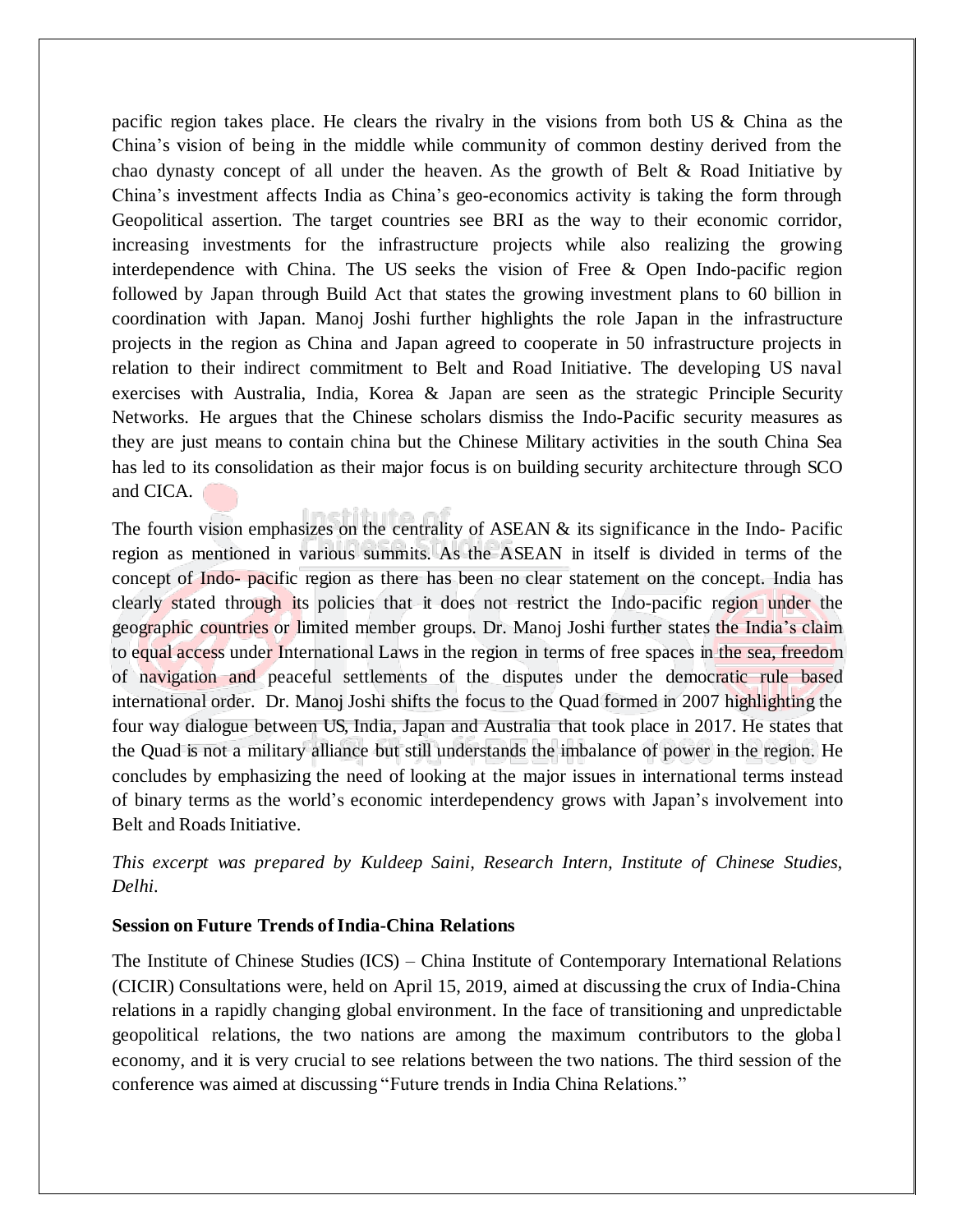Speaker Ravi Bhootalingam started his presentation by saying that future is based on hope and the hope is based on facts and logic and according to him he feels that there is a lot of potential for improvement of relations between India and China. Currently, India and China have a trade value of around \$100 billion, and gradually there is a reduction in the trade deficit for India also. Approximately 15 years ago the trade value was around \$2 billion which indicates that the trade engagement between two nations is increasing rapidly. However India- China's current value of trade is still one- third of China- Korea trade value, one- fifth of China-US trade value and so is with Vietnam and Japan. He drew attention to how even with all the geo-political issues going on between China with these nations, China isstill successful in managing the trade balance.

He said that nations should be able to maintain a balance between geopolitical issues and geoeconomics issues. On the one hand, geopolitical issues create negative feedback if not solved, geo-economics issues can create positive feedback and voluminous possible benefits can be transferred through it. This is because once any nation increases economic connectivity to generate a positive outcome, this can create an environment where geopolitical issues can be resolved. This will, in turn, lead to proliferation of trust. The trust can be developed and sustained only through greater connectivity and interaction between the nations. He said that there are some concrete steps which can be taken to boost the level of trust.

For the first suggestion, he informed that recently many of the researches about globalization show how the process of globalization is becoming more and more regionalized. More significant trade and investment activities are undertaken in large regions like the European Union (EU), The Association of Southeast Asian Nations (ASEAN), and Russia, etc. Long distance investment and trade practices are also carried out but are increasing at a lower rate than the regionalized globalization. Hence it is important to pay attention to regionalism because India and China along with the neighbors are also the fastest growing countries in the world.

Secondly, regional comprehensive programmes should be set up because in the long term these will help to transfer greater benefits for both the nations. He explained that how there are different models of globalization present and these models must be deeply introspected to see why a particular model is working or not. Then all the questions should be catered to see what emerging countries want. There should be potential collaborations through cooperative projects so that it is visible to people and a cooperative narrative can be created. There should be a good choice of an accommodating project in a neighborhood country to show that India and China are building a narrative of collaboration and cooperation.

Stating example of India- China's step towards climate he asserted that just like the collaboration by India and China on climate issues these nations should also collaborate for science and technology since they have largest scientific manpower and hence can create a huge impact. There is a lot of scope for India China tourism as there are no political issues and it is an untapped sector. Further better connectivity can be brought through virtual platforms since